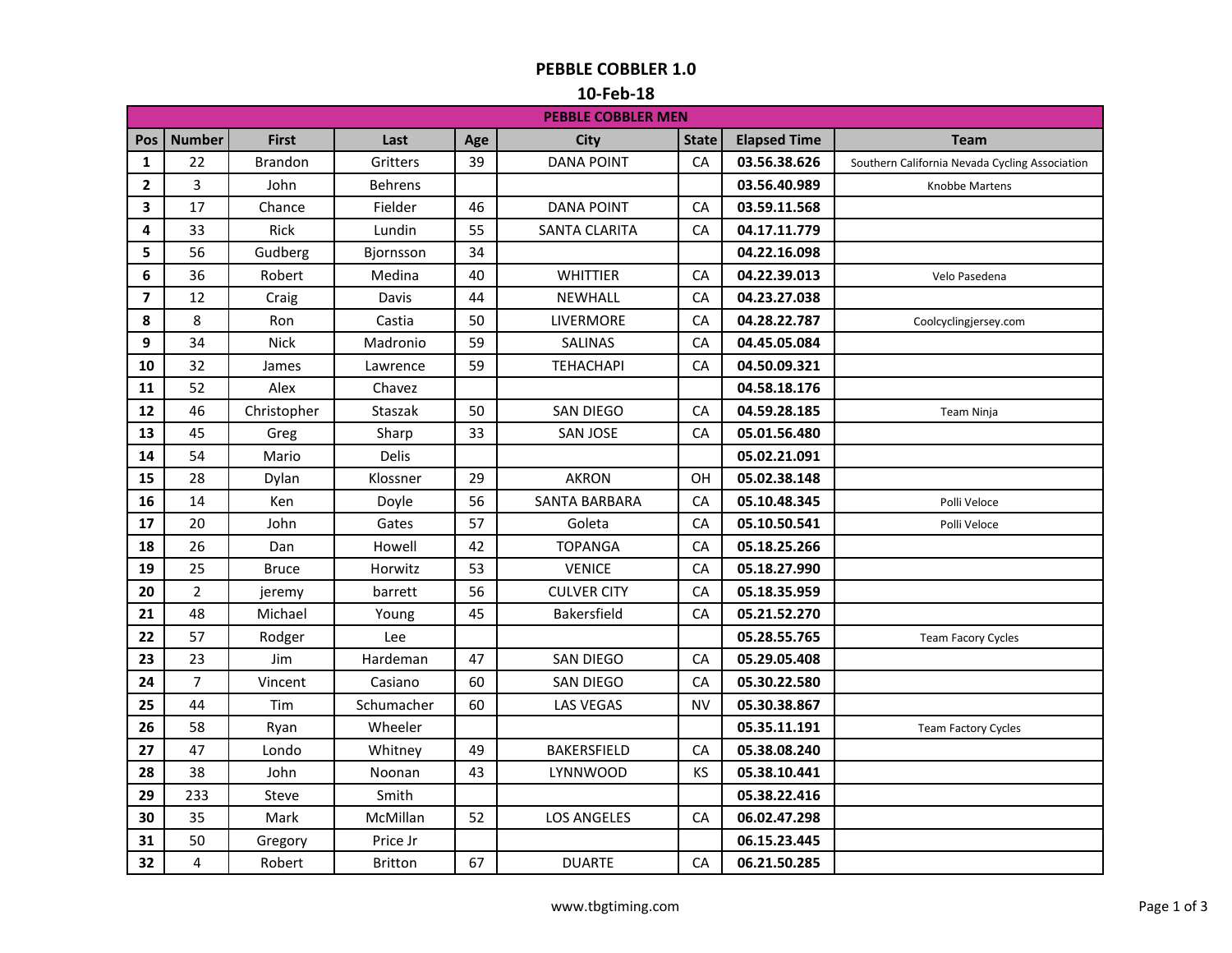# **PEBBLE COBBLER 1.0**

### **10-Feb-18**

| 33         | 5  | Nathan       | <b>Bruno</b>   | 27 | <b>VISALIA</b>    | CA        | 06.28.40.315 |         |
|------------|----|--------------|----------------|----|-------------------|-----------|--------------|---------|
| 34         | 42 | Jesse        | Purves         | 33 | <b>TULARE</b>     | CA        | 06.36.41.618 |         |
| 35         | 37 | brian        | monty          | 50 | <b>VISALIA</b>    | CA        | 07.04.21.650 |         |
| 36         | 55 | <b>Brian</b> | Guiniling      |    |                   |           | 07.18.47.538 |         |
| <b>DNF</b> | 21 | Lee          | Gordon         | 49 | <b>LAS VEGAS</b>  | <b>NV</b> | $-2 - 1$     |         |
| <b>DNF</b> | 24 | Arthur       | Ho             | 49 | Las Vegas         | <b>NV</b> | $-1$ , $-1$  |         |
| <b>DNF</b> | 43 | Gary         | Rosenberger    | 68 | <b>VISALIA</b>    | CA        | $-1$ , $-1$  |         |
| <b>DNS</b> | 13 | Jason        | DePue          |    |                   |           | $-1$         |         |
| <b>DNS</b> | 15 | Paul         | <b>Duddles</b> | 55 | <b>SAN DIEGO</b>  | CA        | $-1$         |         |
| <b>DNS</b> | 19 | Terry        | Ford           | 42 | CARLSBAD          | CA        | $-1$ , $-1$  | G2 Bike |
| <b>DNS</b> | 31 | <b>Bruce</b> | Lampcov        | 64 | <b>MALIBU</b>     | CA        | $-1. - -$    |         |
| <b>DNS</b> | 40 | Paul         | Piazza         | 48 | <b>SANTA CRUZ</b> | CA        | --.--        |         |